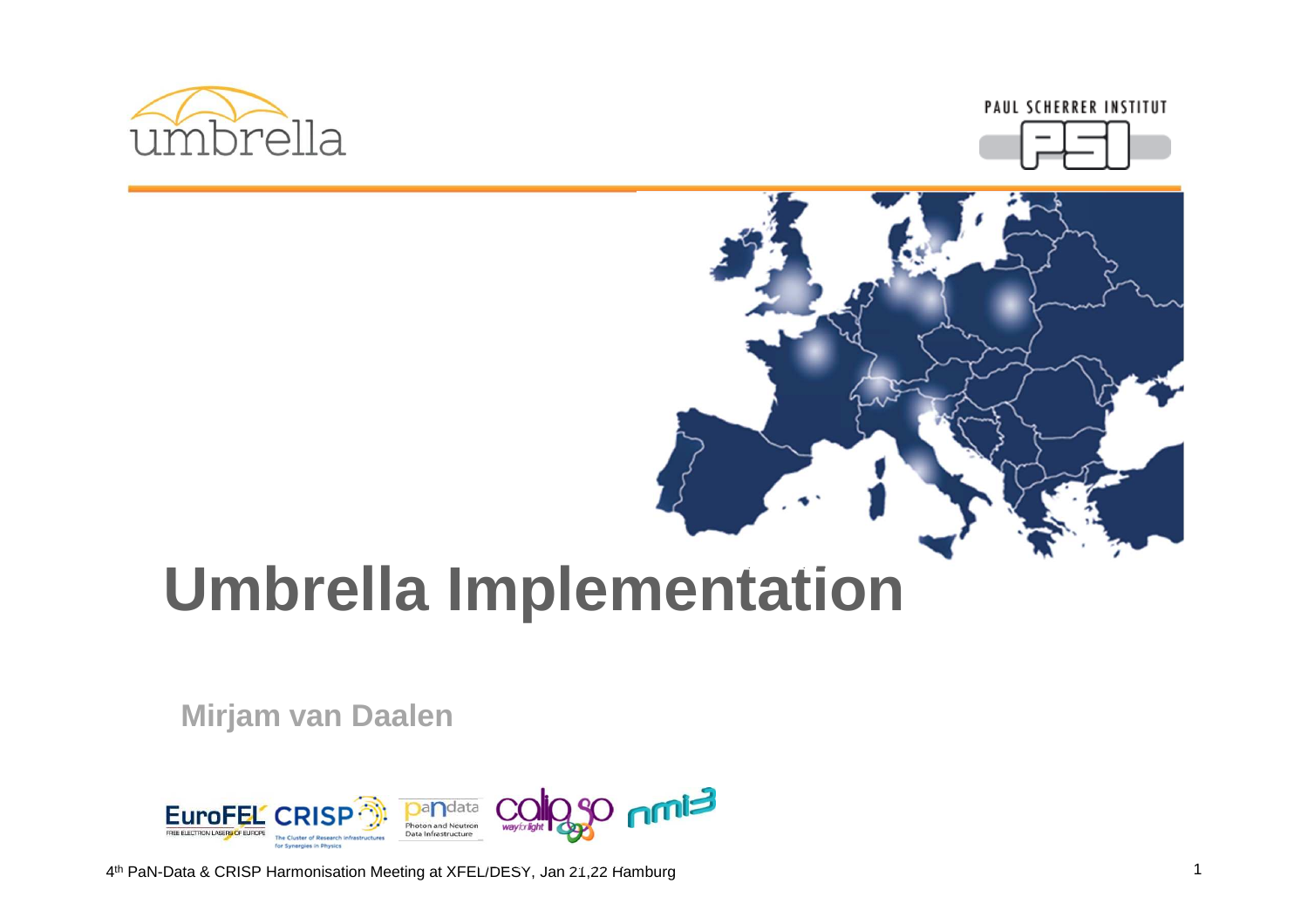



## **Roadmap for Umbrella deployment**

- •Project end PaNData 31.03.2014
- •Until then deployment of Umbrella
- •Project end CRISP 30.09.2014
- •Presentation of proposed scenario

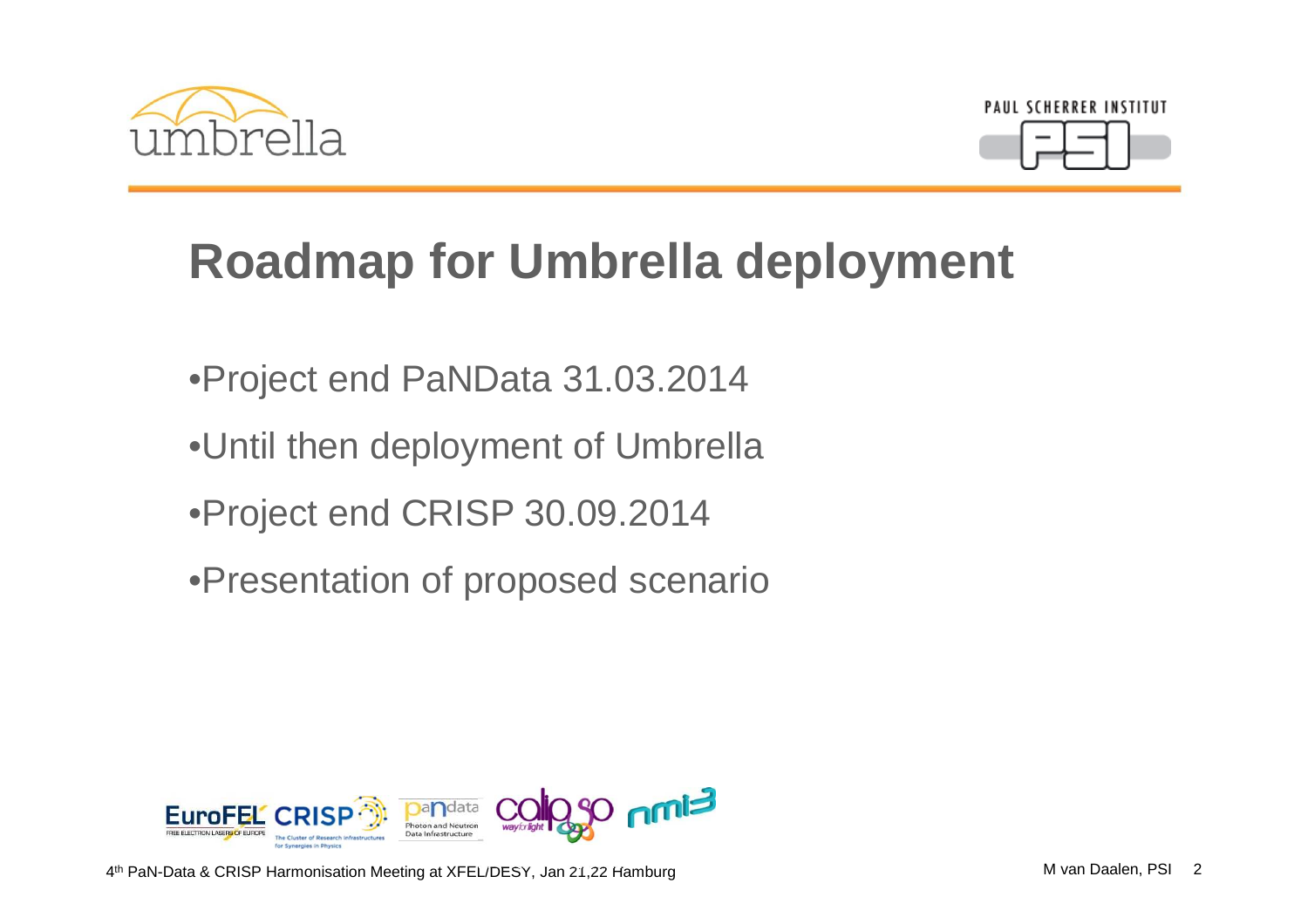



## **Contents "Umbrella Implementation"**

- $\bullet$ 4 Implementation phases
- $\bullet$ Content of implementation
- $\bullet$ Format of local user data base
- • Determination of first-wave facilities
- $\bullet$  Definition of implementation team
- $\bullet$ Layout of central website



- •Layout of facility website
- $\bullet$ **Responsibilities**
- $\bullet$ Problem handling procedures
- •Help/info/hotlining
- •MoU for time after Umbrella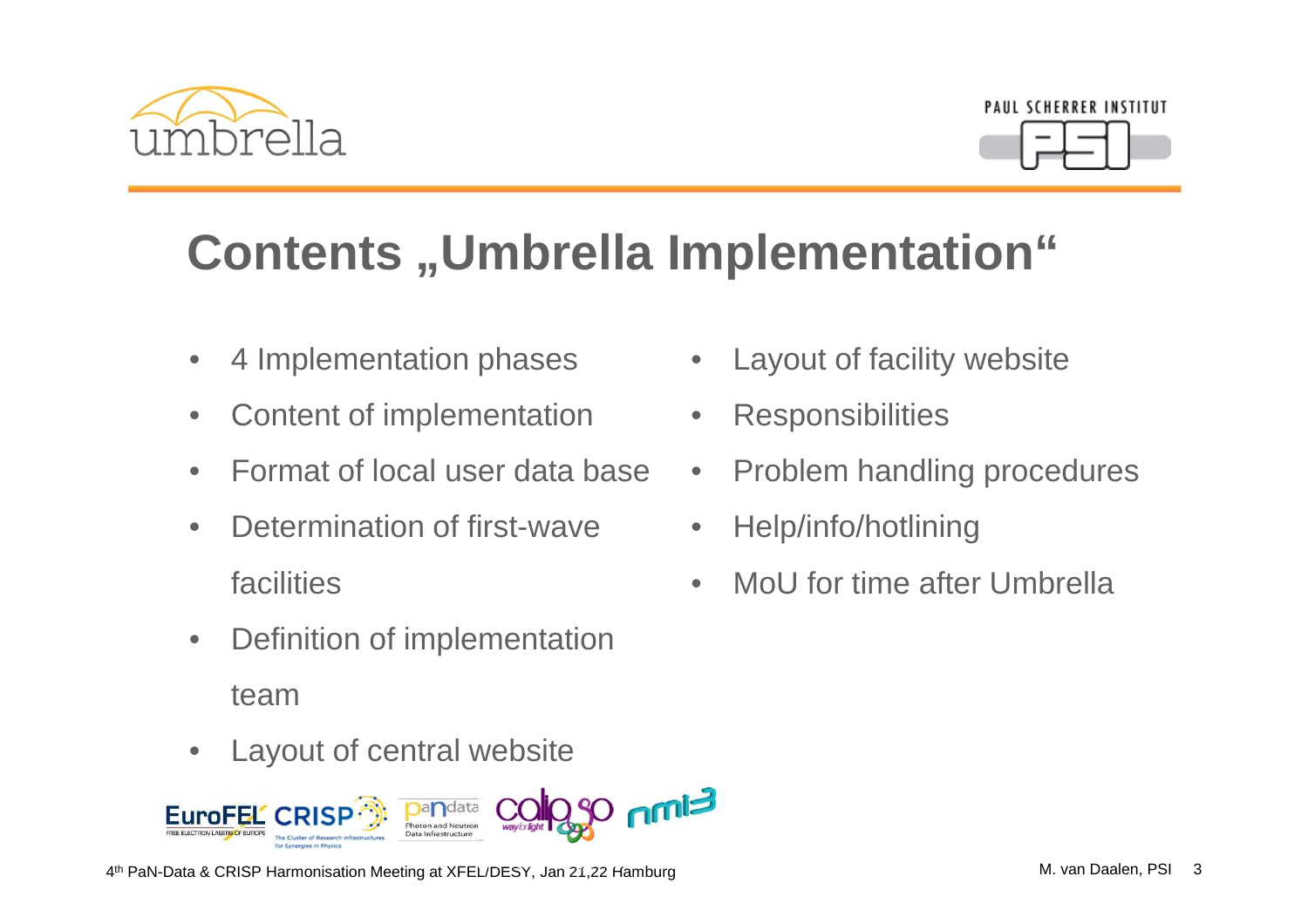



## **4 implementation phases**

- •Phase 0: Implement WUO + Umbrella as standard WUO
- •Phase I: Test by local experts
- •Phase II: Invite selected friendly users
- •Phase III: Open to all users

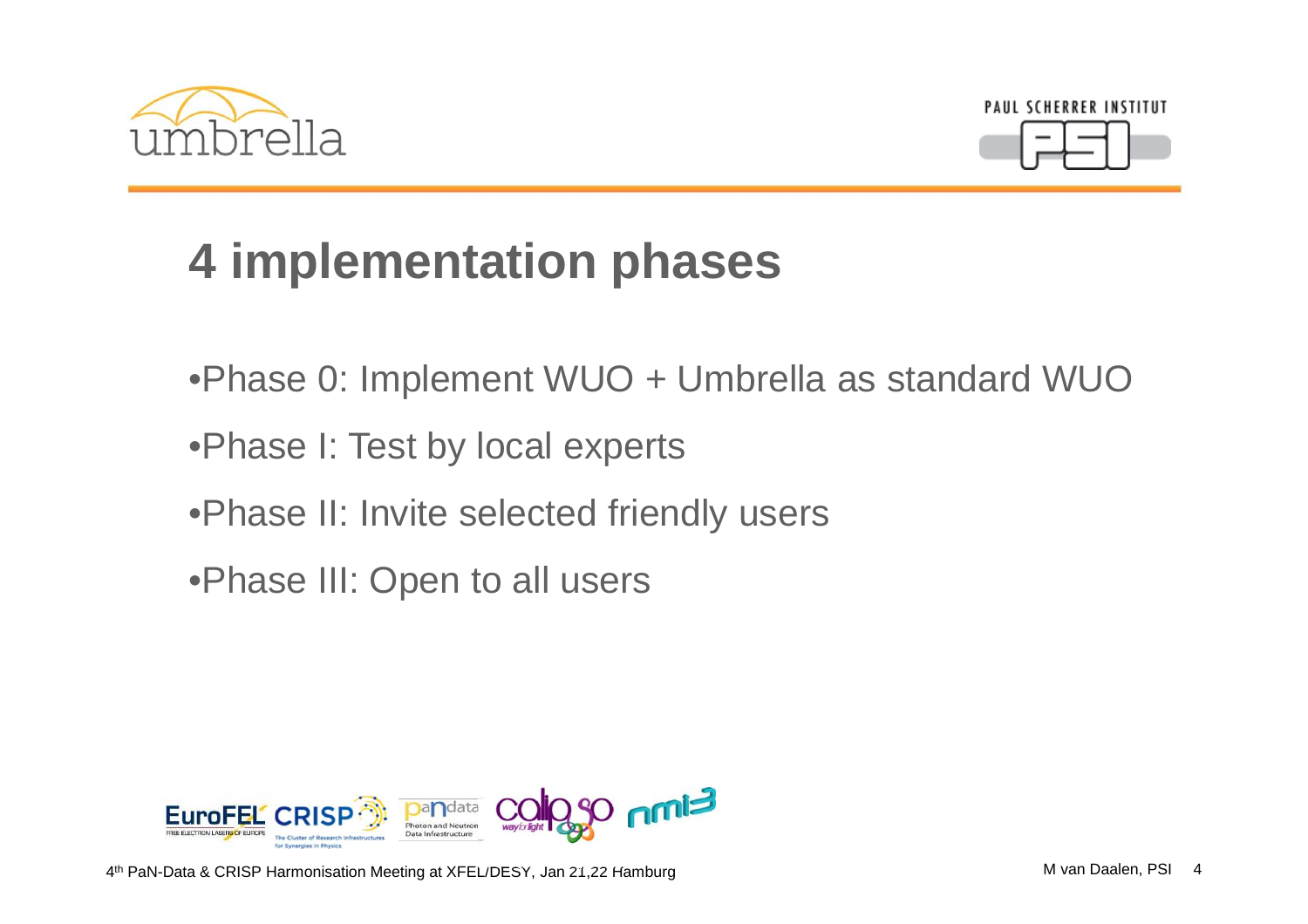



## **Phase 0: February to end March 2013**

1.Implement WUO + Umbrella as standard WUO

### 2.Changes to existing WUO are:

- Umbrella handshakes
- Harmonized local user db format
- Umbrella username / password conventions

#### **Decisions:**

- **Until end of PaNdata no big MoU needed, small MoU till fall**
- **Documentation: installation recipe available and sent around, can be downloaded from Umbrella website, continuation of implementation meetings planned (telcos)**
- **Björn willing to help, must be paid by institions that need his help**
- **Björn needed by ESRF for 2-3 days**
- **Idea for implementation: First basic umbrella, services come later**
- **Services could be looked at independently**
- **Idea for ICAT: integration within half a year**

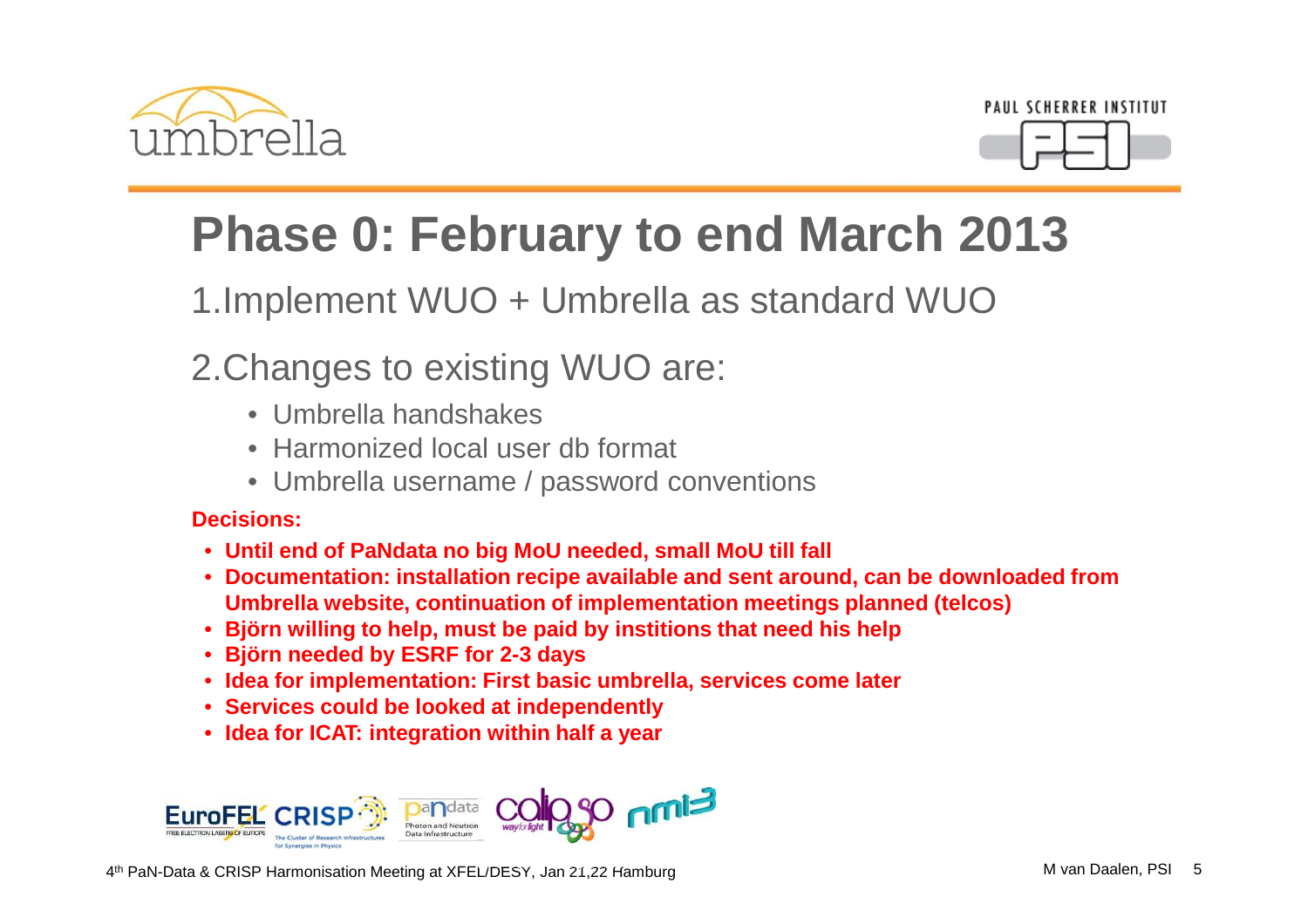



## **Phase I: end March to end April 2013**

1.Test by local experts (few weeks, IT people local user office).

2.Goal: verification of new procedures.

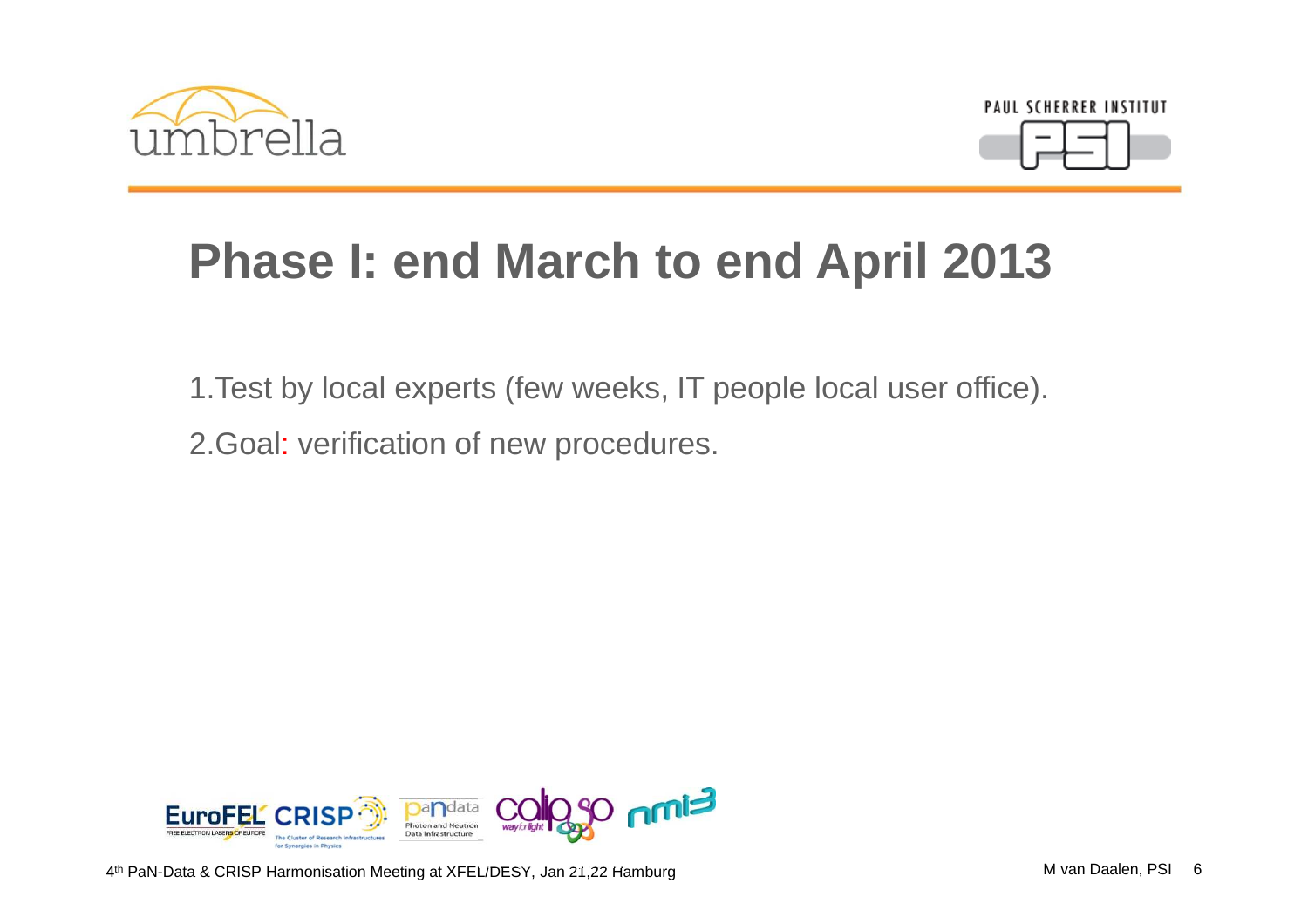



## **Phase II: Invite selected friendly users May - June 2013**

1.Tell them that this is 2<sup>nd</sup> phase of deployment

- 2.Inform users on new tools to come (e.g. iCAT; proposal handling)
- 3.Feedback of users should be implemented until end of August 2013

Decisions concerning friendly users

- 1. All facilities should provide a list of friendly users to Mirjam
- 2. Need for definition of friendly users. Need to ensure that only friendly users can login. On the central Umbrella site accounts will be limited.
- 3. Define point in time when connection between accounts become permanent

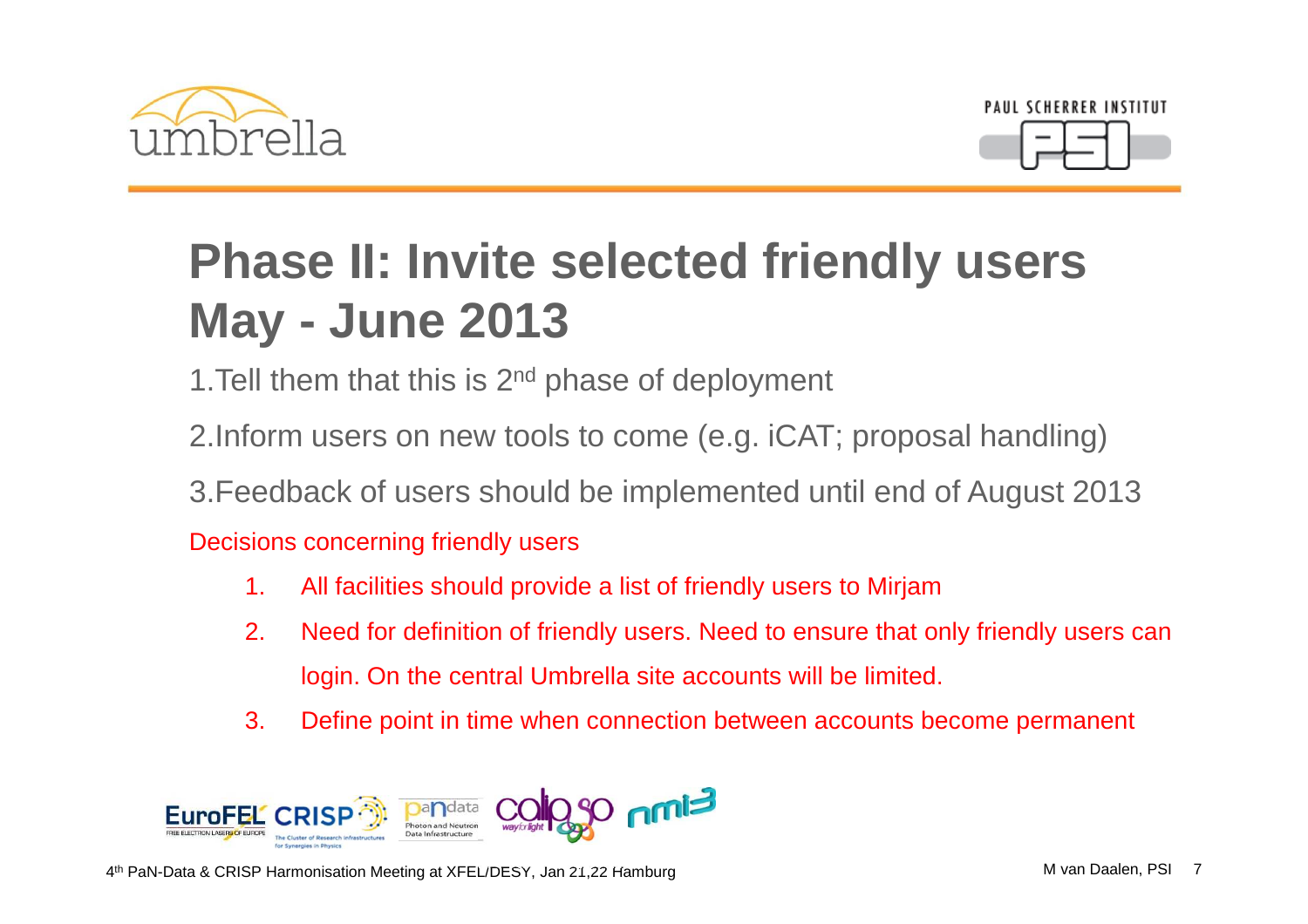



## **Phase III: Umbrella open to users September 2013**

 1.Dates agreed will be put into MS project file already prepared 2.If you have boundary conditions at your facilities (calls etc.) that are influencing the implementation plan please send them to us ASAP.

Decisions:

- • **Do we need an MoU? : if we integrate users, we need to define what happens with the data! Top management at ILL would like to see it before users are integrated.**
- • **two documents: one for the users and one for the facility : defining what the implications are of an umbrella account.**
- $\bullet$  **Jean Francois will make a draft of such an MoU, also important for other partners outside CRISP & PaNData (e.g. ANKA)**
- **If we do not have in Sept we will have to wait have a year (Elettra comment)** •
- •**Agree on timeline: yes**

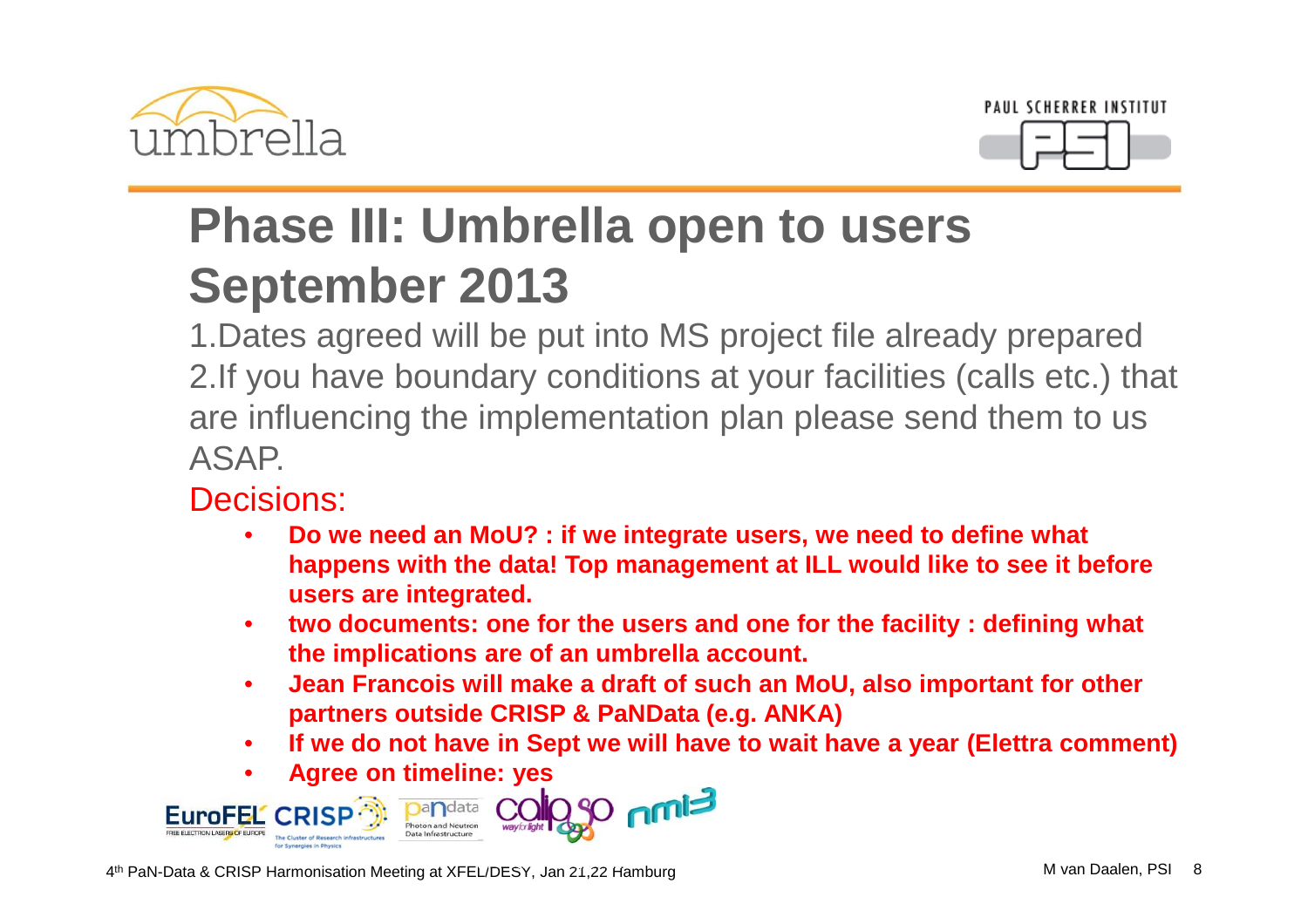



## **Which tools are implemented?**

1.Basic Umbrella

2.Affilliation data base: timing depends here on the progress of the

project.

- 1. Probably March/April 2013 first draft
- 2. If the tool is not ready stuff has to be put in by hand in the beginning.
- 3. Do we want to use parts of already existing data bases?

### DECISONS:

•Tools: basic umbrella, Affiliation DB: will be available in Sept. (ESRF commitment) no NO-Go conditions if not yet there

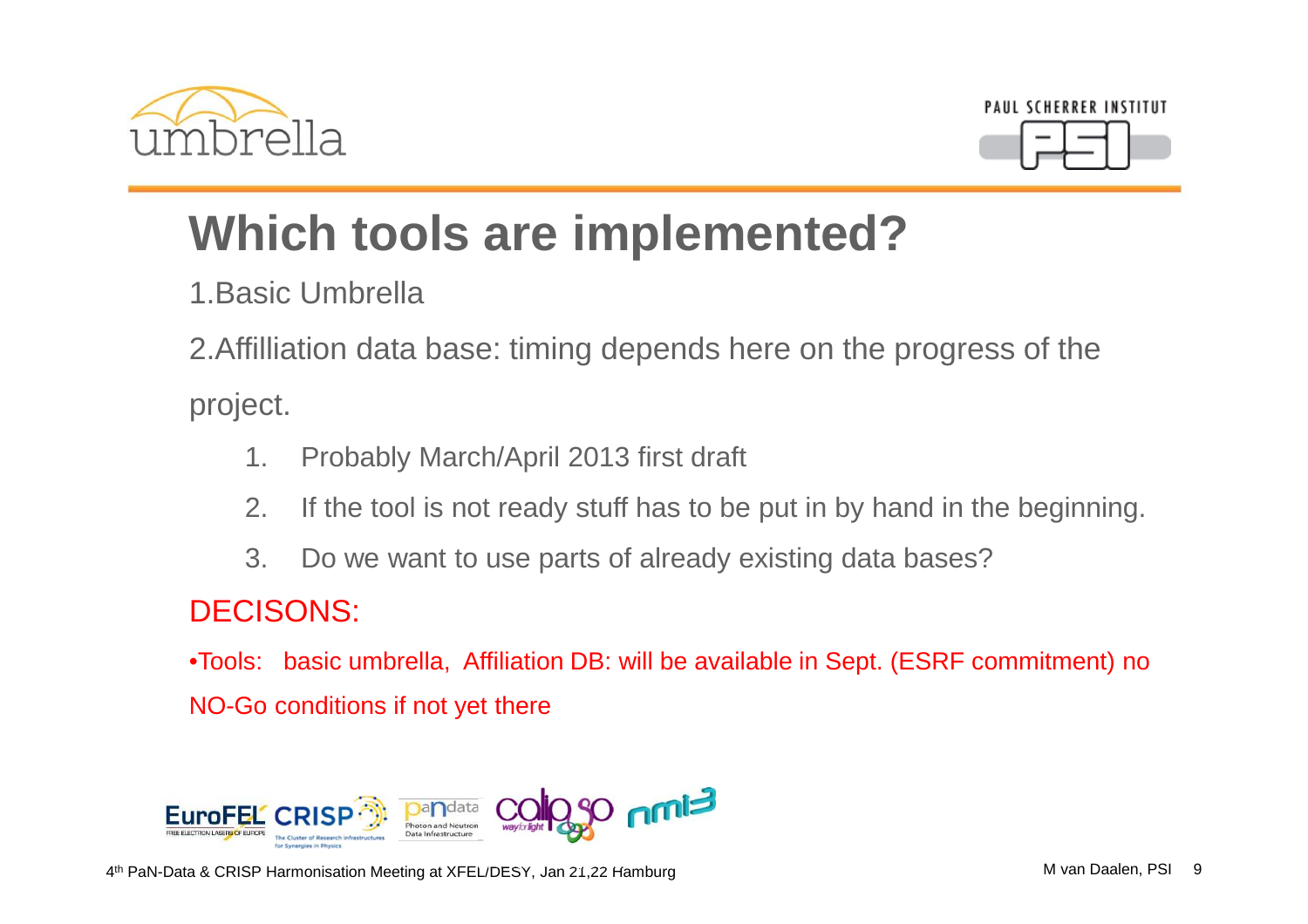



## **What is the format and the content of the local user database?**

1.Decide today on harmonized column in table that was send aroundDecisions:

- •agree on strong password definition
- •define lifetime later after discussing with security experts

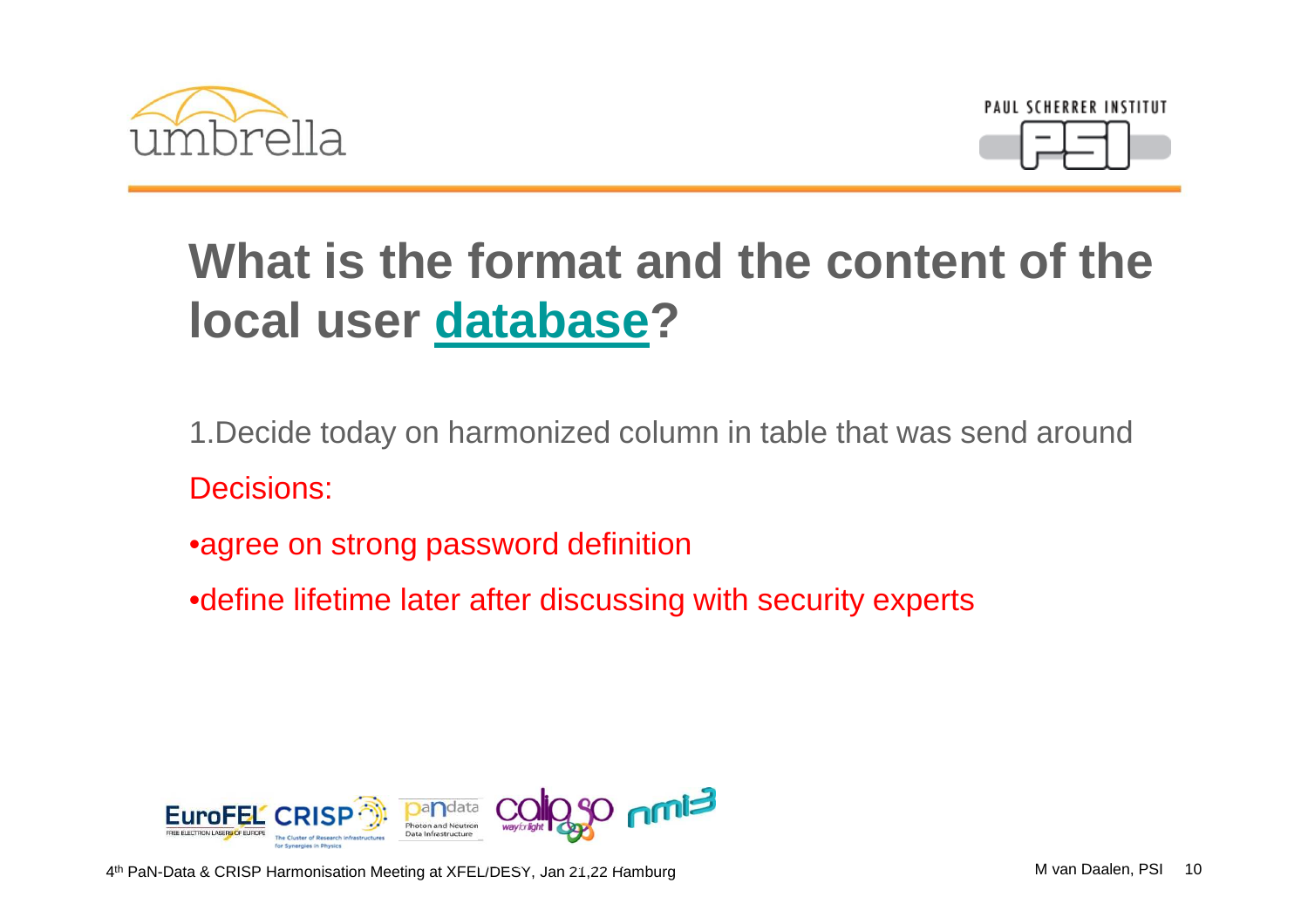



## **Which facilities join the first wave?**

1.To keep control first implementation not to many facilities.

2.Discussed: ESRF, ALBA, PSI, HZB, ILL

3.We need to decide on this today!

4.Other facilities enter the process of implementation, when they are ready (within 2013).

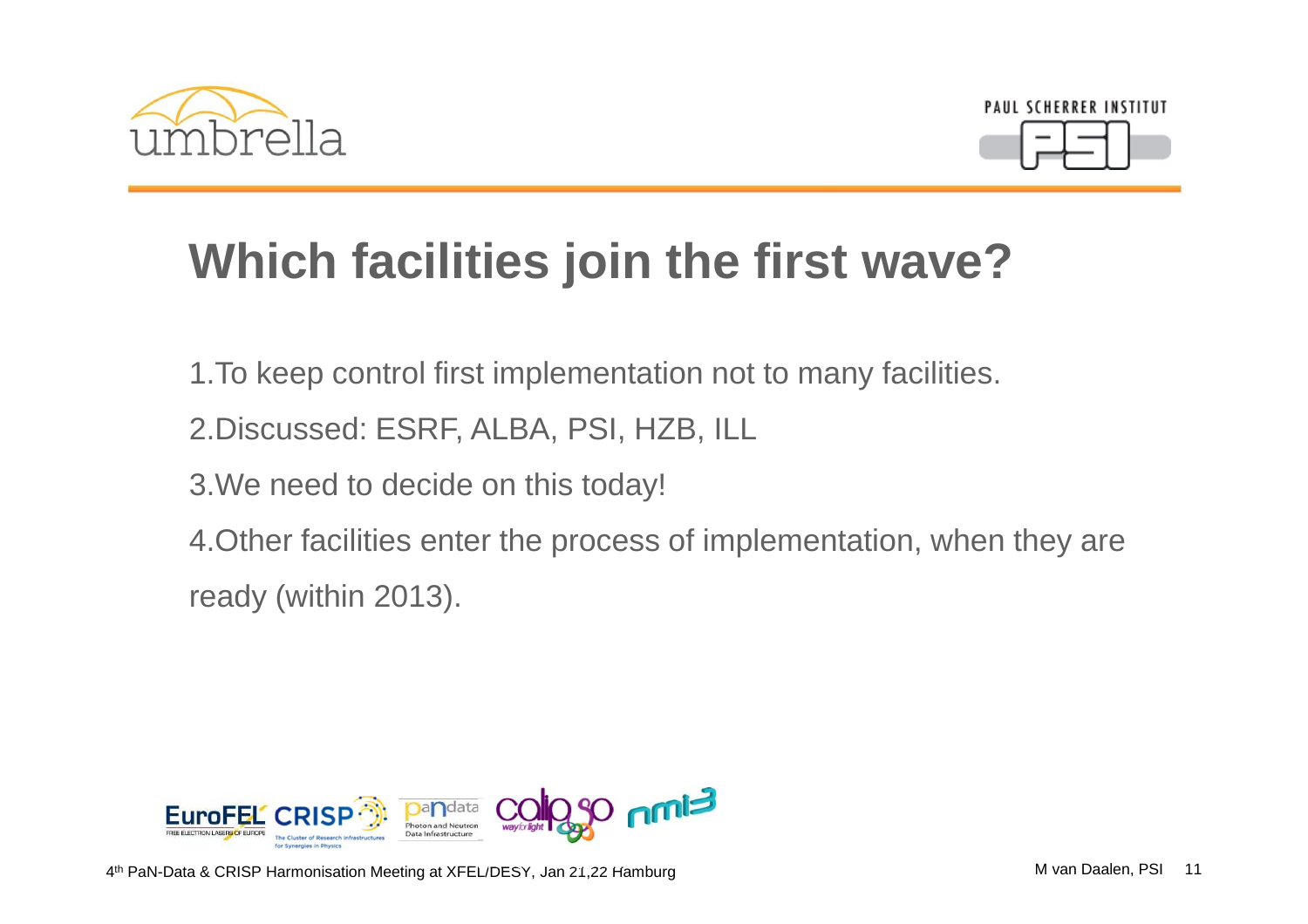



## **Implementation team?**

- 1.One to two persons from each facility.
- 2.Send names of your delegates ASAP to us
- 3.Define List of friendly users and send them to us.

**Implementation team:**

**send names of 2 people + names of friendly users toMirjam ASAP**

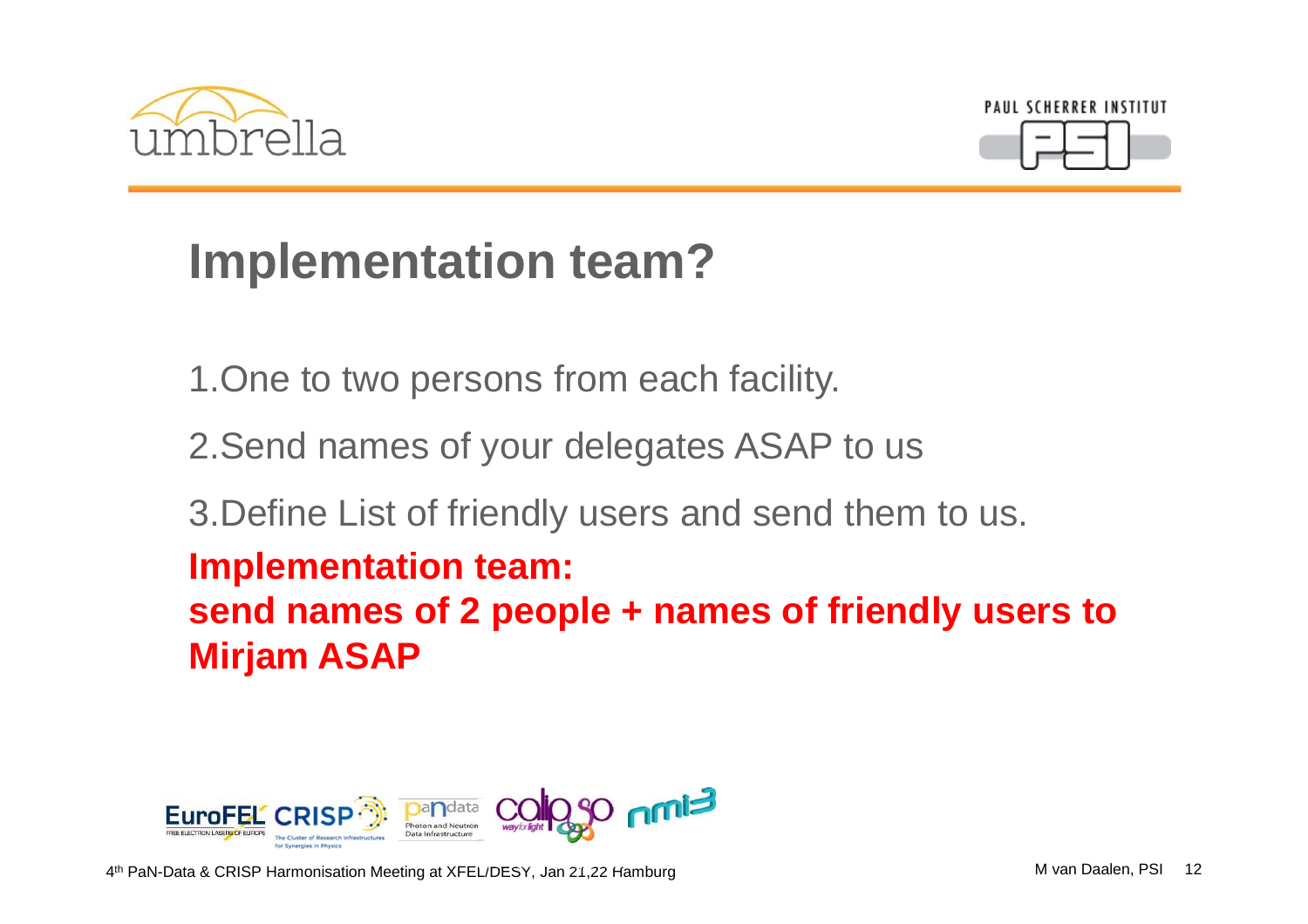## PAUL SCHERRER INSTITUT **Umbrella Layout of central website**

| umbrella              | <b>Dandata CRISP<sup>3</sup></b> EuroFEL<br>SEVENTH FRAME WORK<br>e-infrastructure                                    |  |
|-----------------------|-----------------------------------------------------------------------------------------------------------------------|--|
| Help                  | About us $\Box$   About the Umbrella $\Box$   Services $\Box$   User Offices $\Box$                                   |  |
| <b>ACTIONS</b>        | <b>INDEX</b>                                                                                                          |  |
| <b>Create Account</b> | Welcome to the Umbrella. Please proceed with a following action:<br><b>Create new Account</b><br>٠<br>$\bullet$ Login |  |
| Contact               |                                                                                                                       |  |
| Login                 |                                                                                                                       |  |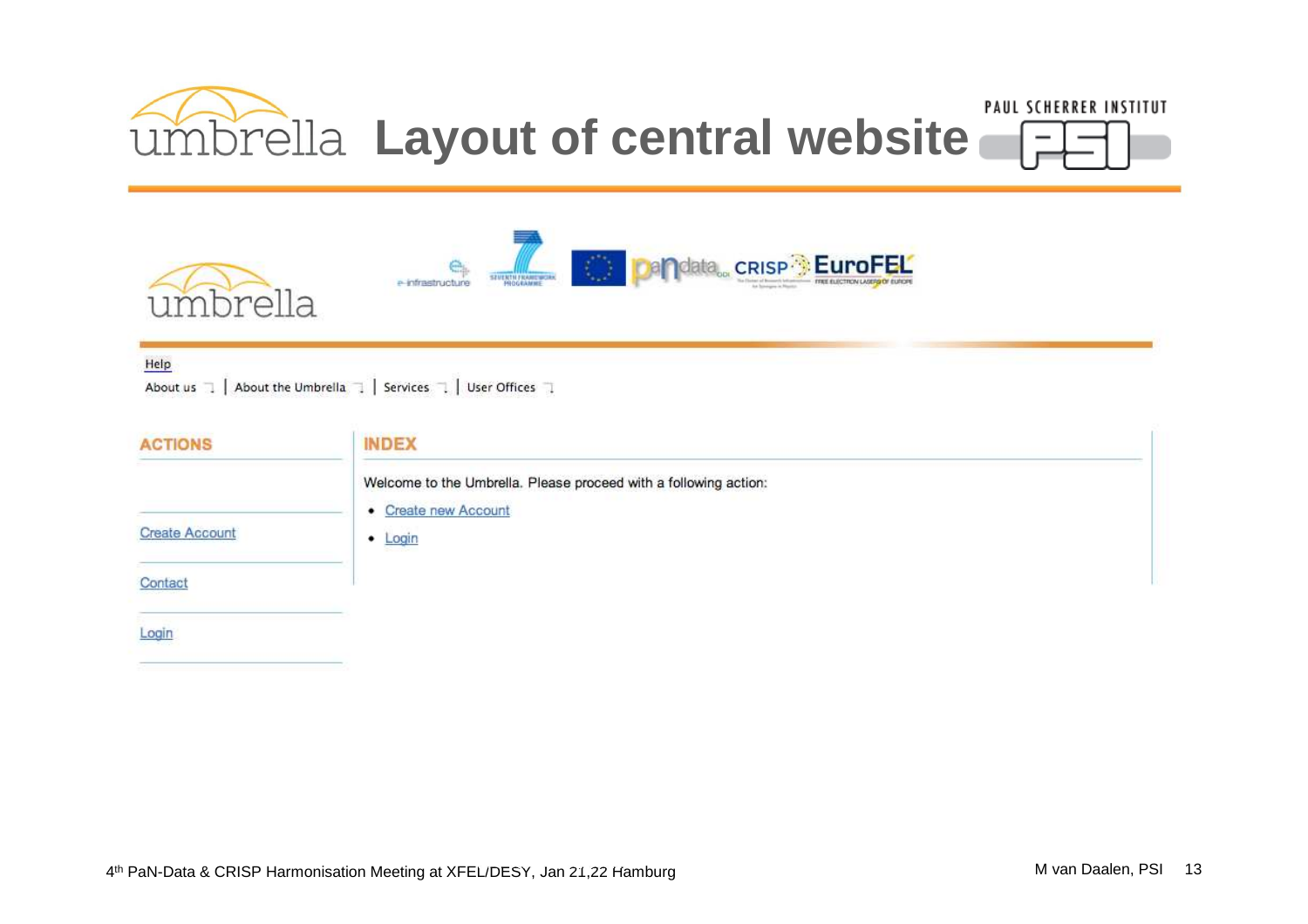

### **Website, services tab:**

•**Temporary central services from 'friendly user' phase:** 

•**Replace Alfresco by dms ,**

•**Remove services for the time being ? Yes**

•**Demo pages:** 

•**Move logos at bottom**

•**Index: more descriptive text**

•**Use larger characters**

•**Remove "national" from national facilities**

 •**Password recovery service: new password generated, sent via email, should be changed by the user (this is not yet implemented)**

•**Create new account if email account is lost.**

•**Login: can be used for SSO to other services we have to keep the local username+password for ever**

•**Frank is writing the security proposal**

•**What do we do if an account is compromised. User can tell that an account is compromised. Broadcast this to other members.**

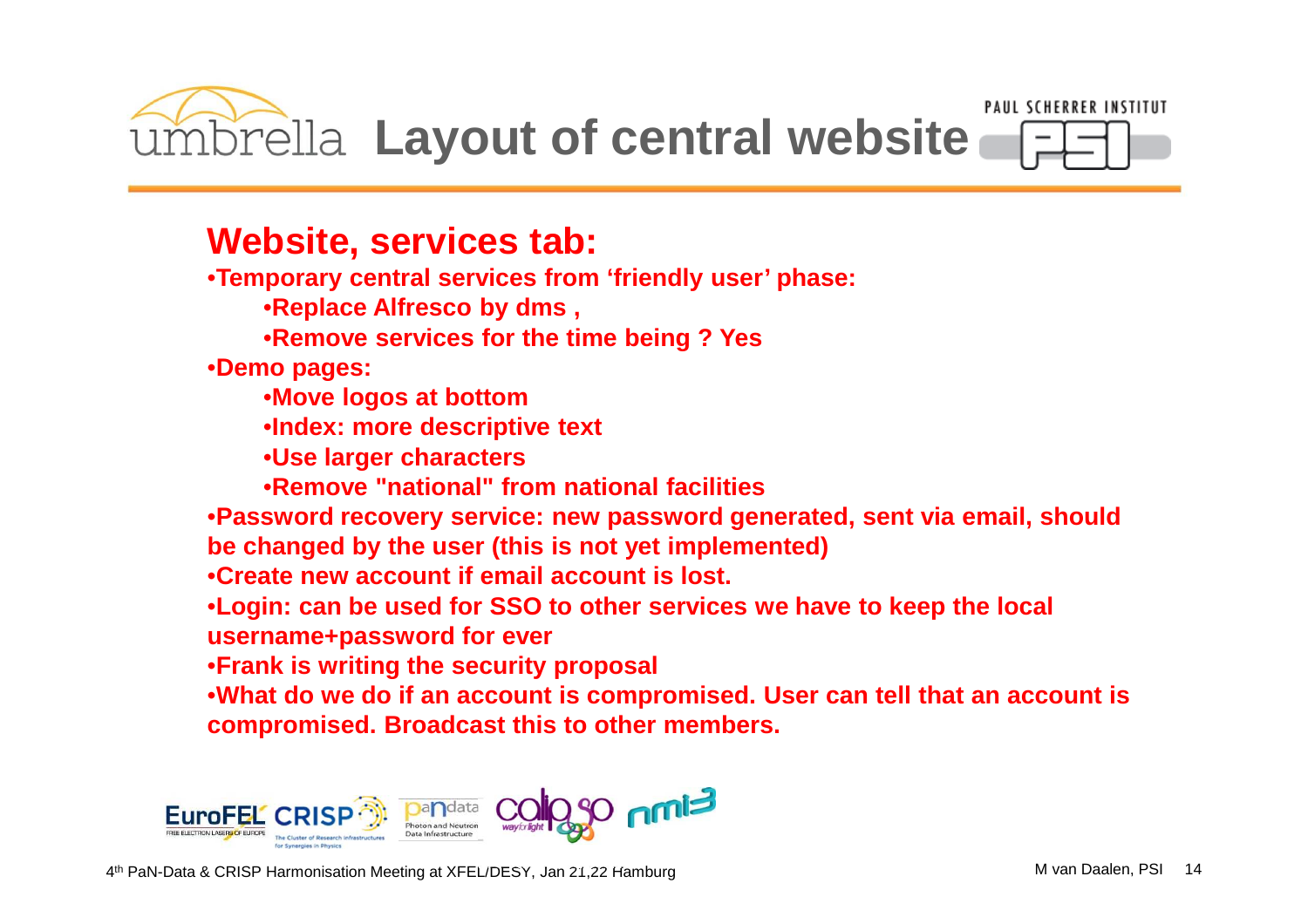## **Layout of local facility website**



#### DUO PSI SLS SINQ SuS LTP SwissFEL User Office

#### PSI Digital User Office (DUO)

| <b>DUO</b>             |  |
|------------------------|--|
| Log In                 |  |
| Create new DUO account |  |
| Lost password          |  |

Logout

**DUO** login

| Username |       |  |
|----------|-------|--|
|          |       |  |
| Password |       |  |
|          |       |  |
|          |       |  |
|          | Login |  |

No account yet? In case you have no DUO account yet create a new account [here].

#### Lost your password?

If you do not remember your DUO username and/or password use the [Lost password] function. You will be prompted for your email address and the DUO will email to you login information. Please contact the PSI User Office in case of remaining problems.

#### Existing Umbrella Account?

In case you have an existing Umbrella account please login here:







#### **PAUL SCHERRER INSTITUT**



[Create new account] Log In | Contact]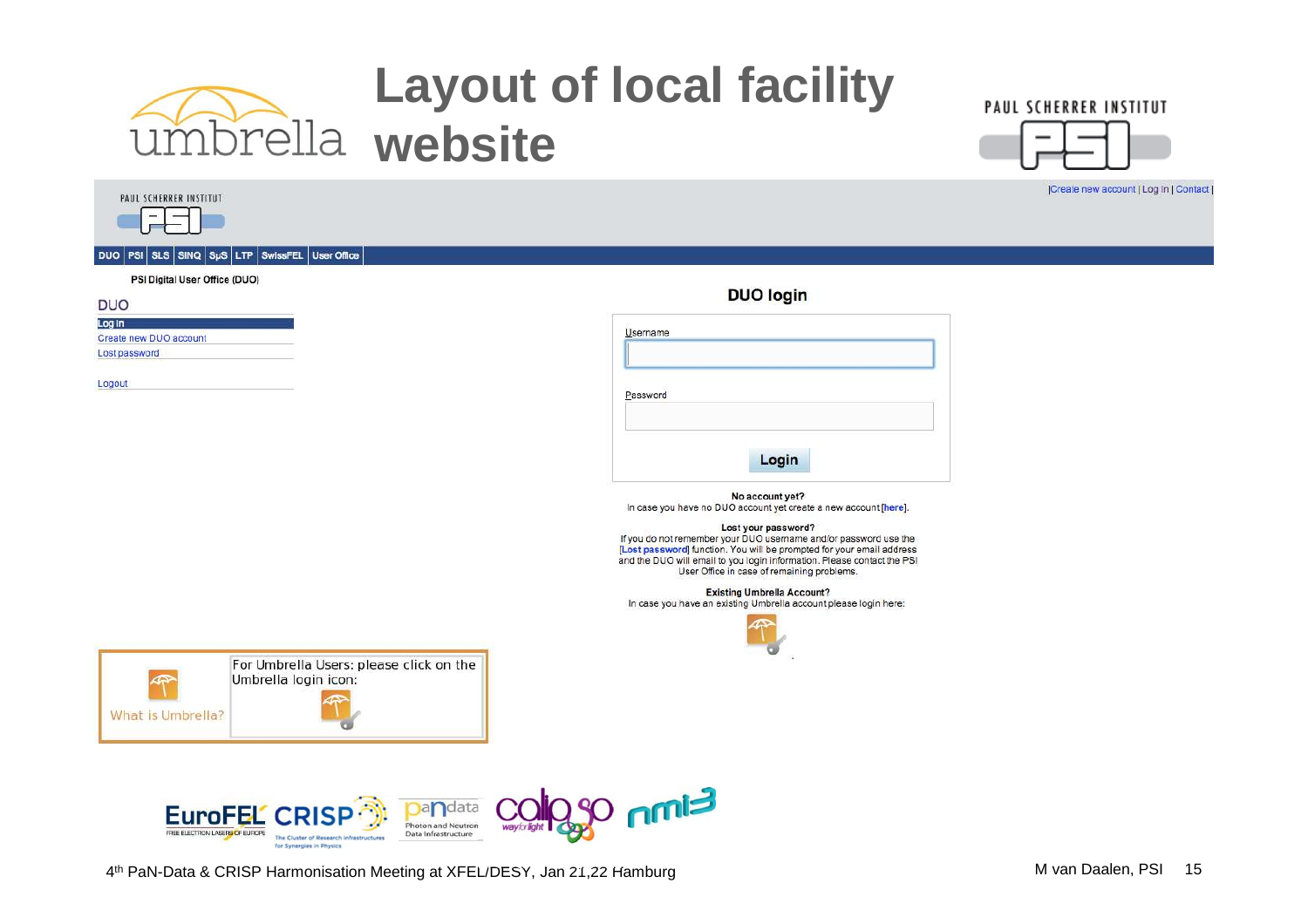

### **Local WUO Website:**

 •**Umbrella Logo is sufficient, no need for more visual communication.**•**Rest is up the facilities**

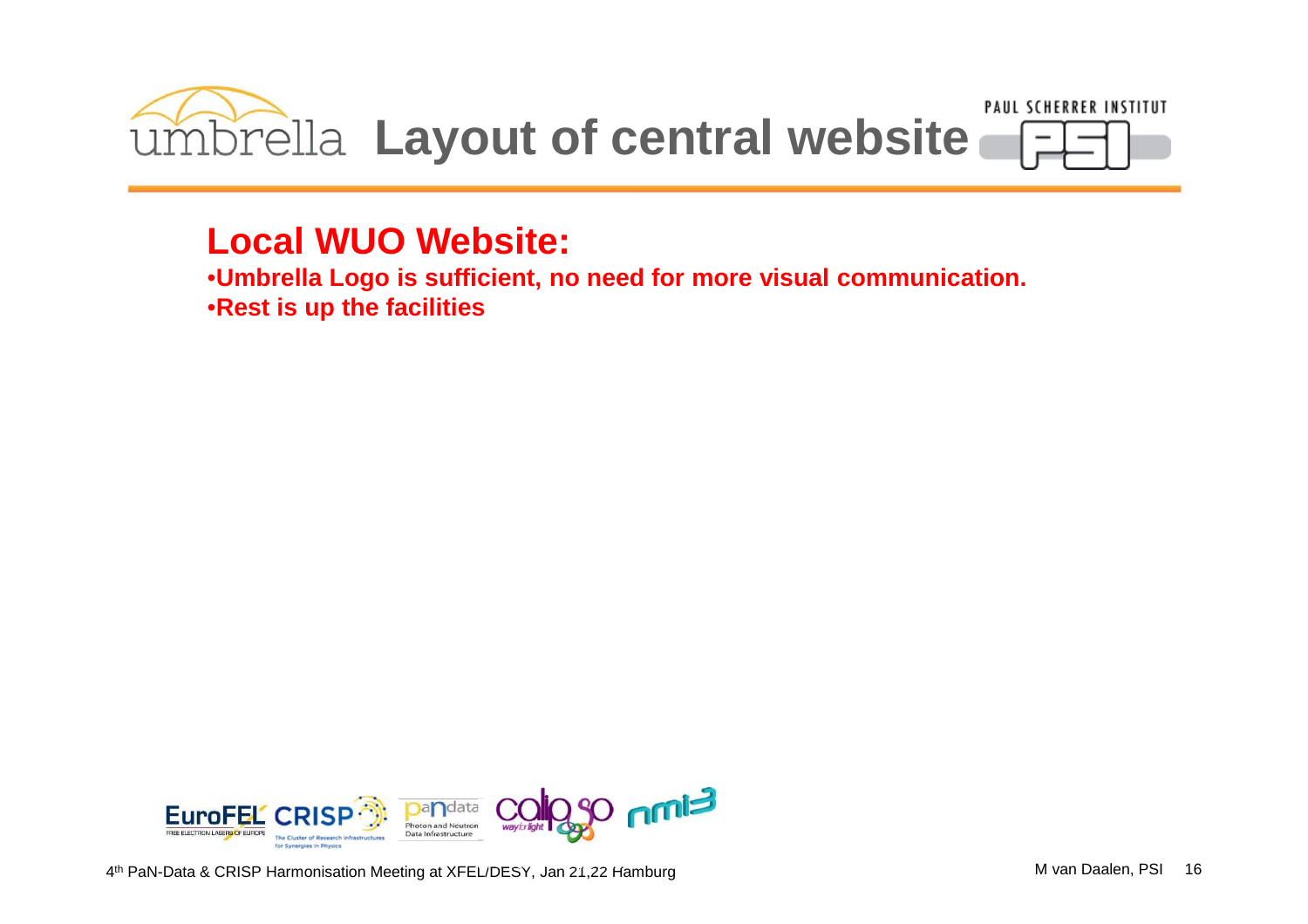



## **Problem handling procedures?**

1.To be discussed in management team

## **Help Info Hotline?**

1.To be discussed in management team



4th PaN-Data & CRISP Harmonisation Meeting at XFEL/DESY, Jan 21,22 Hamburg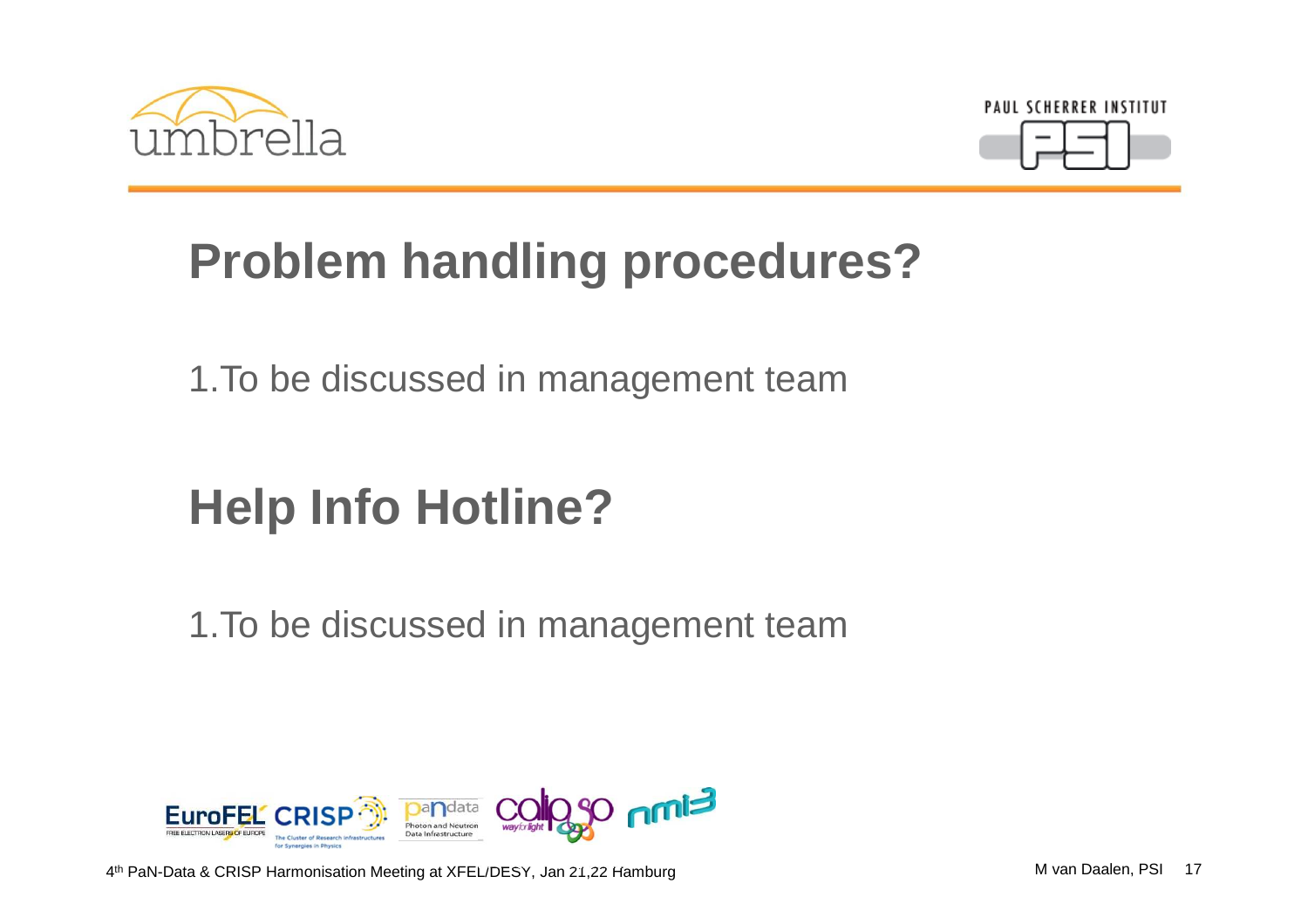



## **MoU**

MoU experience from EuroFEL

•**MoU discussion: Who will pay after EU-Projects: facilities, etc.?**

 •**Signing an MoU took 1.5 years (EuroFEL), experience: Ute Krell / Mirjam v Daalen**

General considerations

 •**We need an official agreement from the involved institutions that we work and we need a commitment (long-term commitment).** 

 $\bullet$  **If we integrate users, we need to define what happens with the data! E.g. op management at ILL would like to see it before users are integrated.**

•**This takes some time.- Have an MoU signature before the projects finishes.**

•**First level Support: Local User Office- Second level Support: Umbrella Expert- Agreement if issue is local or central.**

•**If something central is provided a central user office must be provided and this should be in the MoU.**

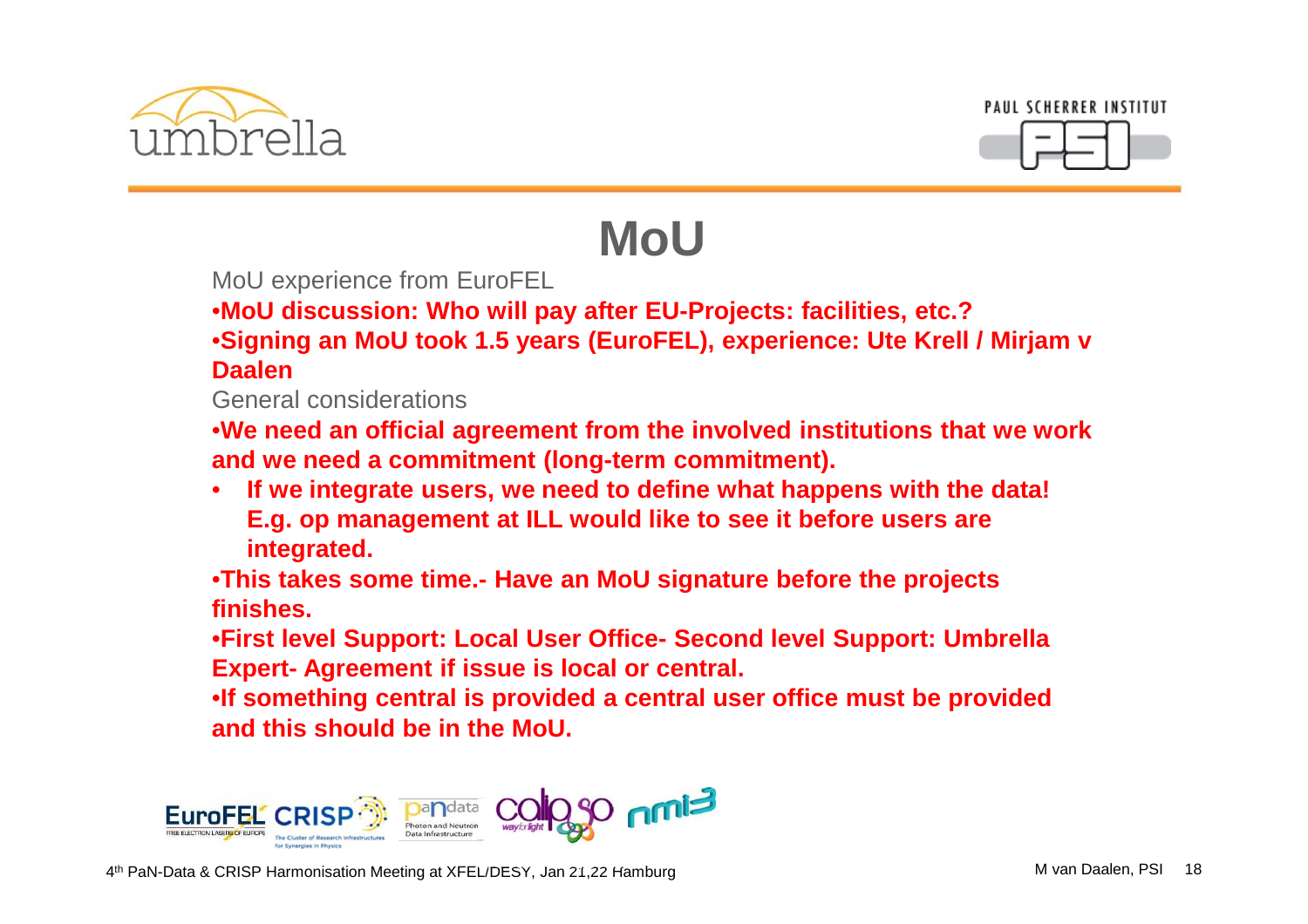



## **MoU cont.**

Small and Big MoU

 •**Two documents: one for the users (Small) and one for the facilities (Big). Define what the implications of an Umbrella account are.**

•**Start with a 'Small MoU', get it signed, and the work on the 'Big MoU'.**

•**Small MoU (for users)ready in September (Jean Francois). Elettra: if not ready in September, will have to wait for one more year. J.F. will make a draft of such a MoU, this will be important also for partners outside CRISP and PaNdata (e.g. ANKA).**

•**Big MoU ready at end of PaNdata and CRISP, but start soon (Mirjam)**

•**This timeline is accepted**